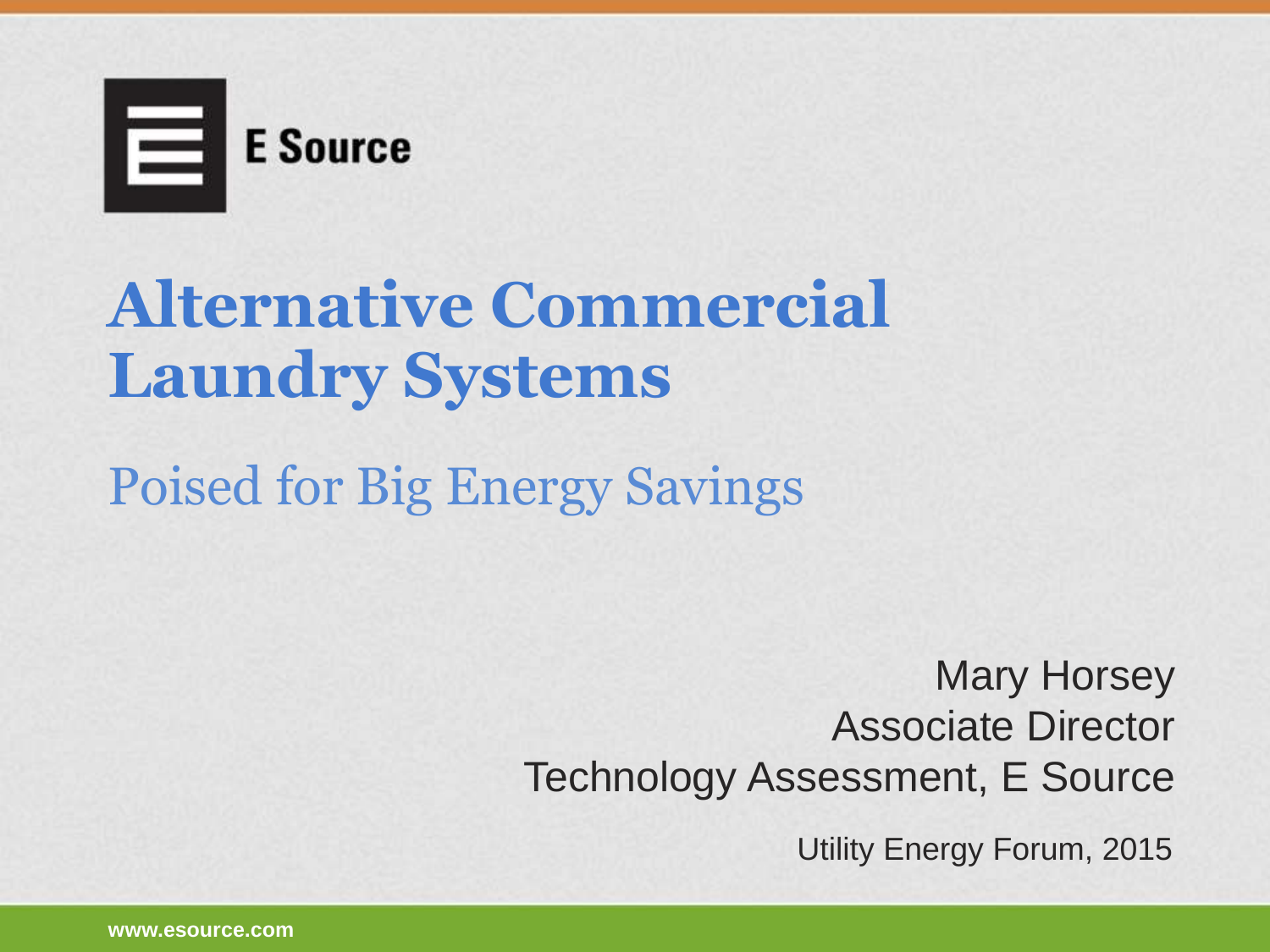# **A New Dawn for Commercial Laundry Efficiency**



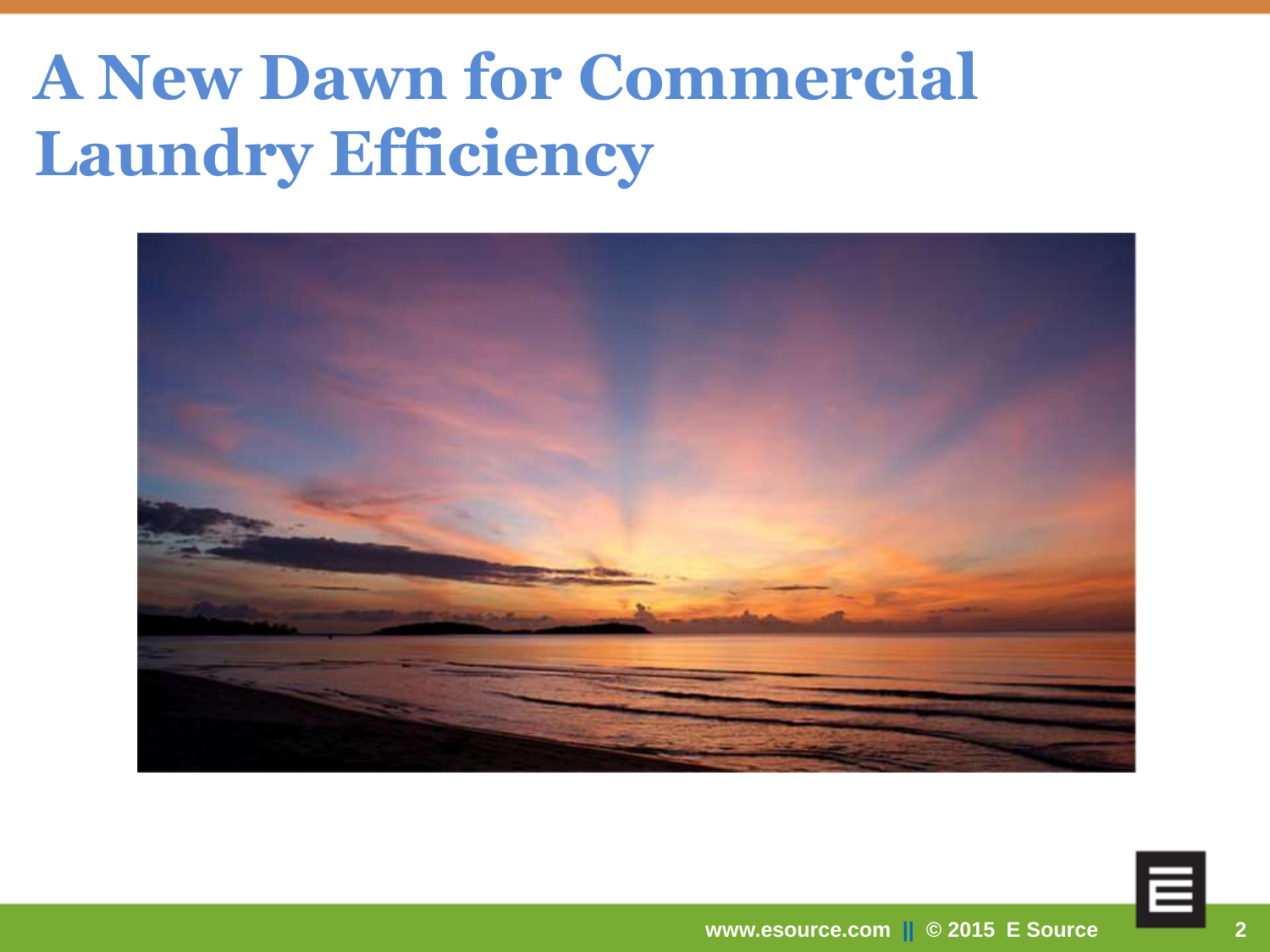#### **New Technologies on the Rise…**

**Liquid carbon dioxide (CO<sup>2</sup> )**



Courtesy: Scott A. Miller



#### **Polymer beads**

#### **And an old technology is being revived**

**Ozone**



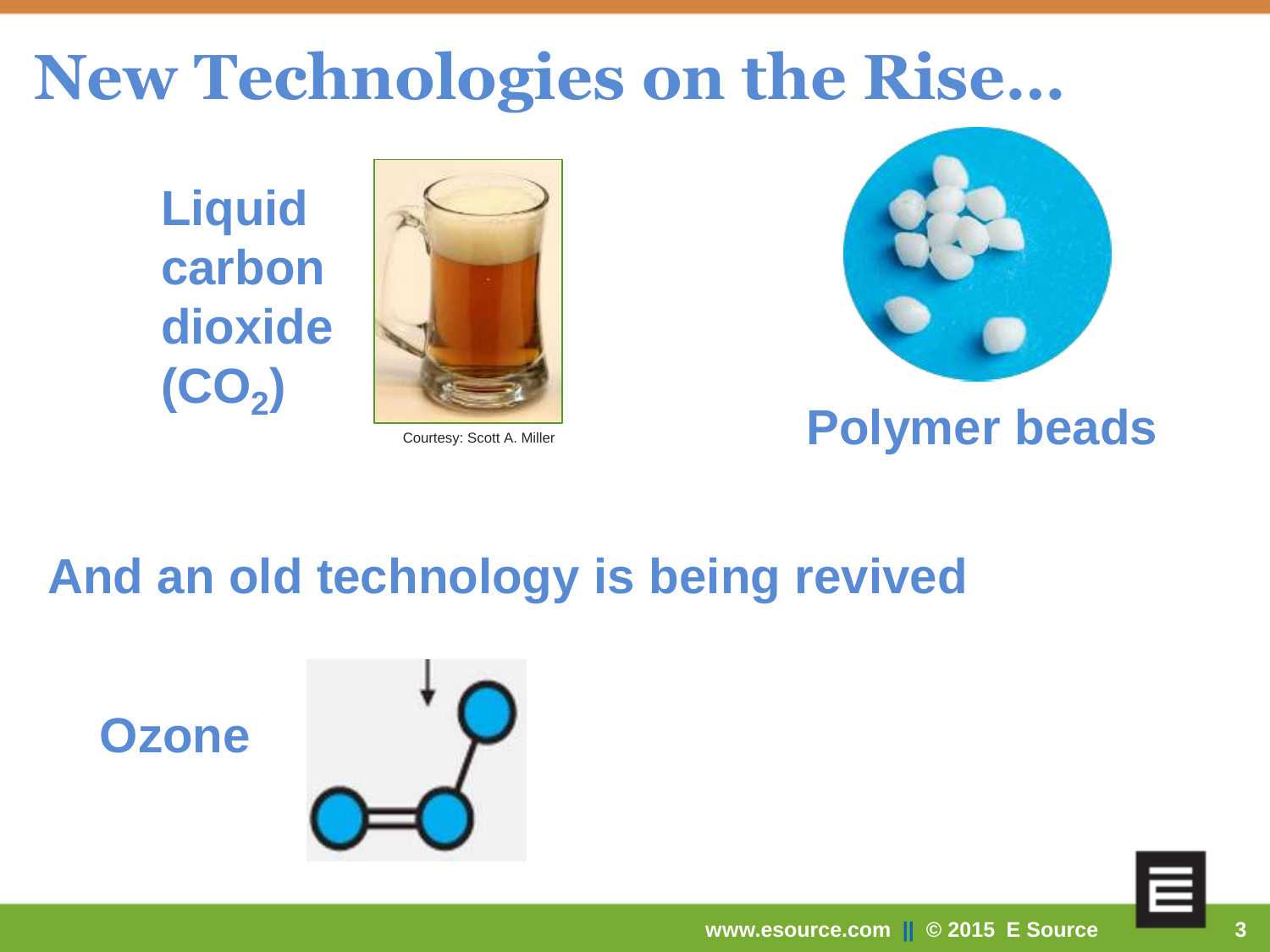# **Liquid CO2**



**www.esource.com || © 2015 E Source 4**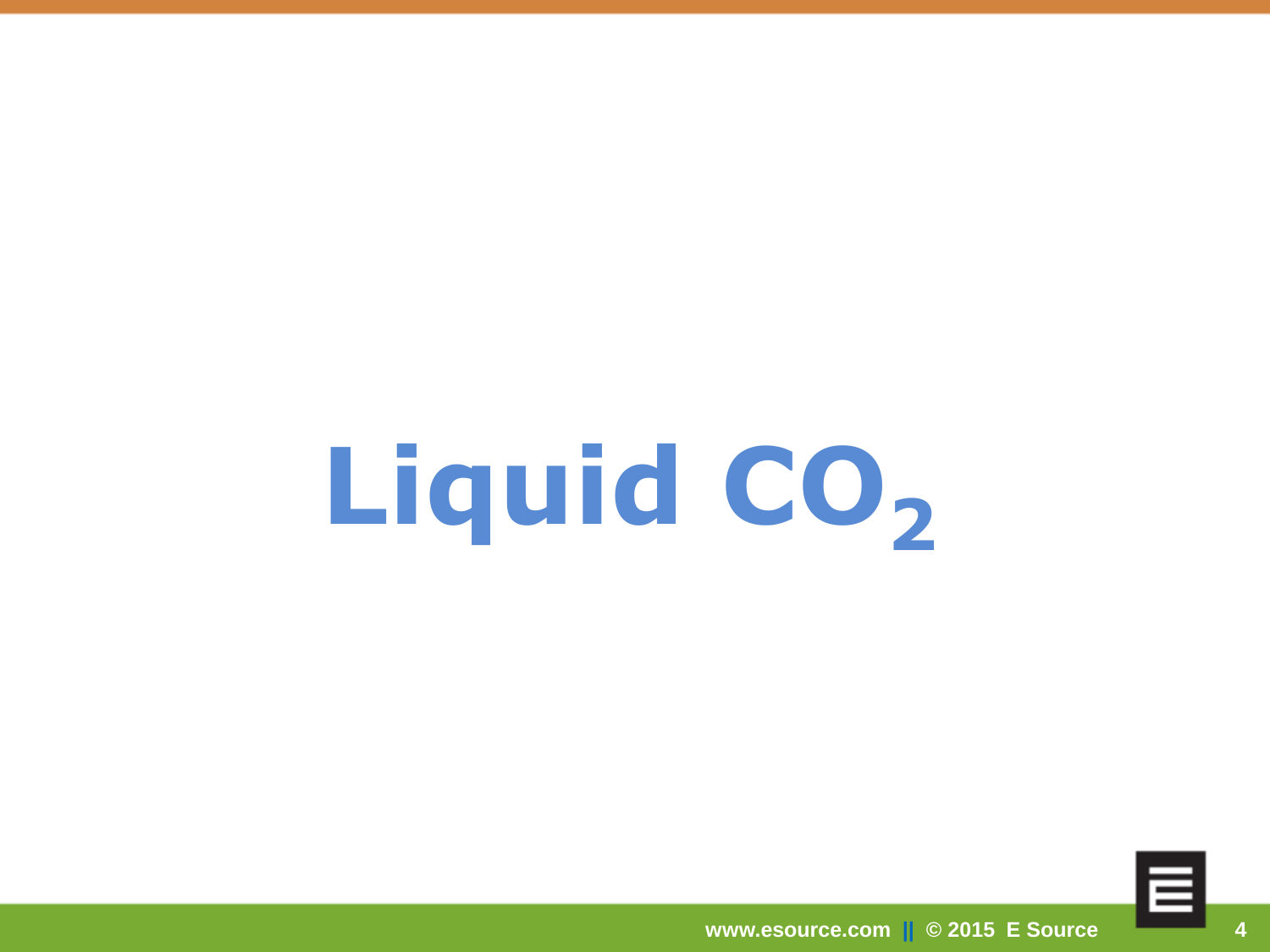# **What's Liquid CO2?**

| <b>Solid at low</b><br>temperature | <b>Liquid at higher</b><br><b>pressures</b> |
|------------------------------------|---------------------------------------------|
|                                    |                                             |
| Dry ice                            | Liquid                                      |
|                                    |                                             |

Courtesy (left to right): Scott A. Miller, Mr. Thomas, and Michael Melgar

#### Solvent properties of  $CO<sub>2</sub>$ :

- Lower viscosity and surface tension
- Improved small-pore penetration
- Cleans better and more quickly

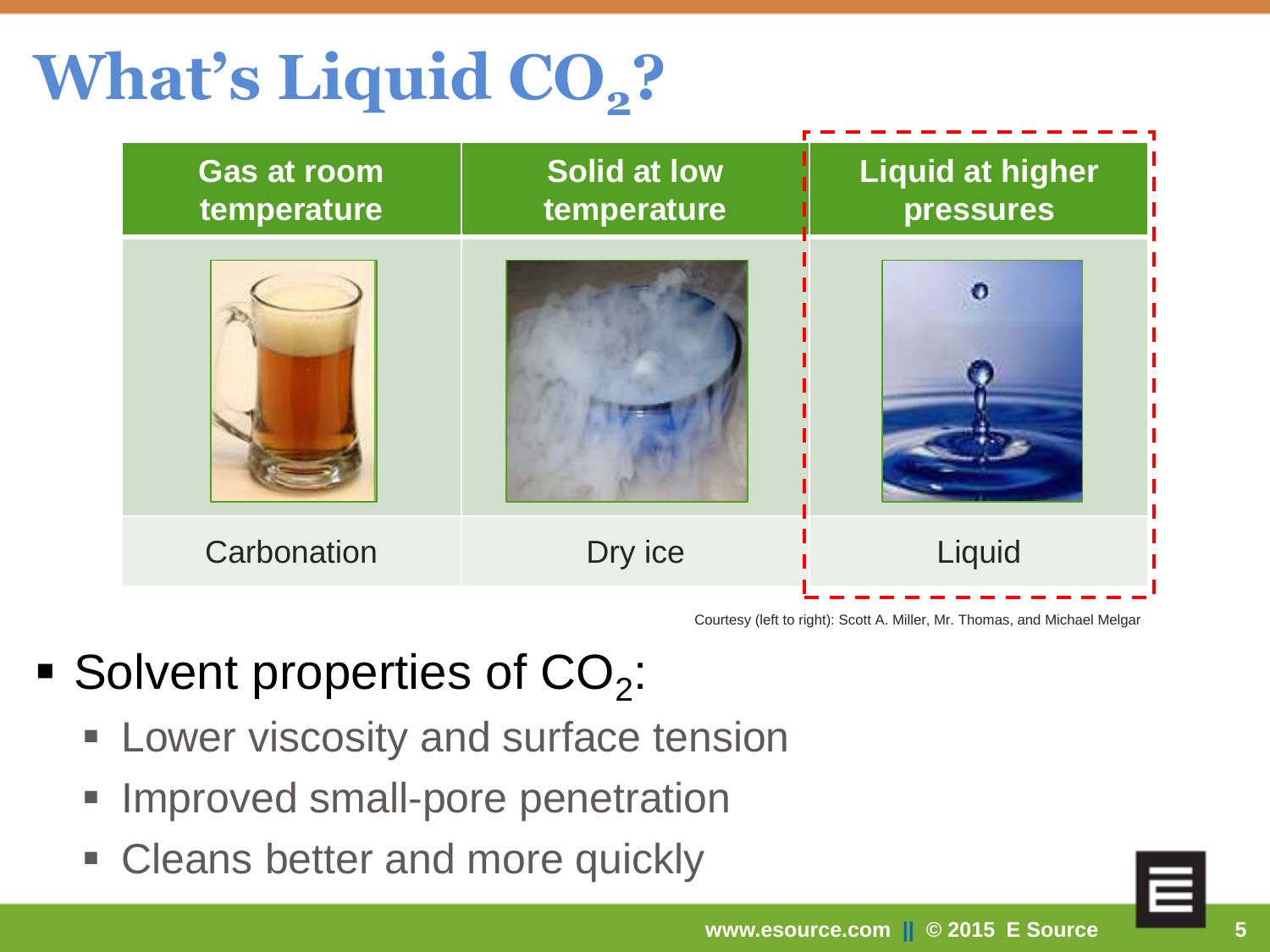### **How the Process Works**

 $\mathsf{R}$ 

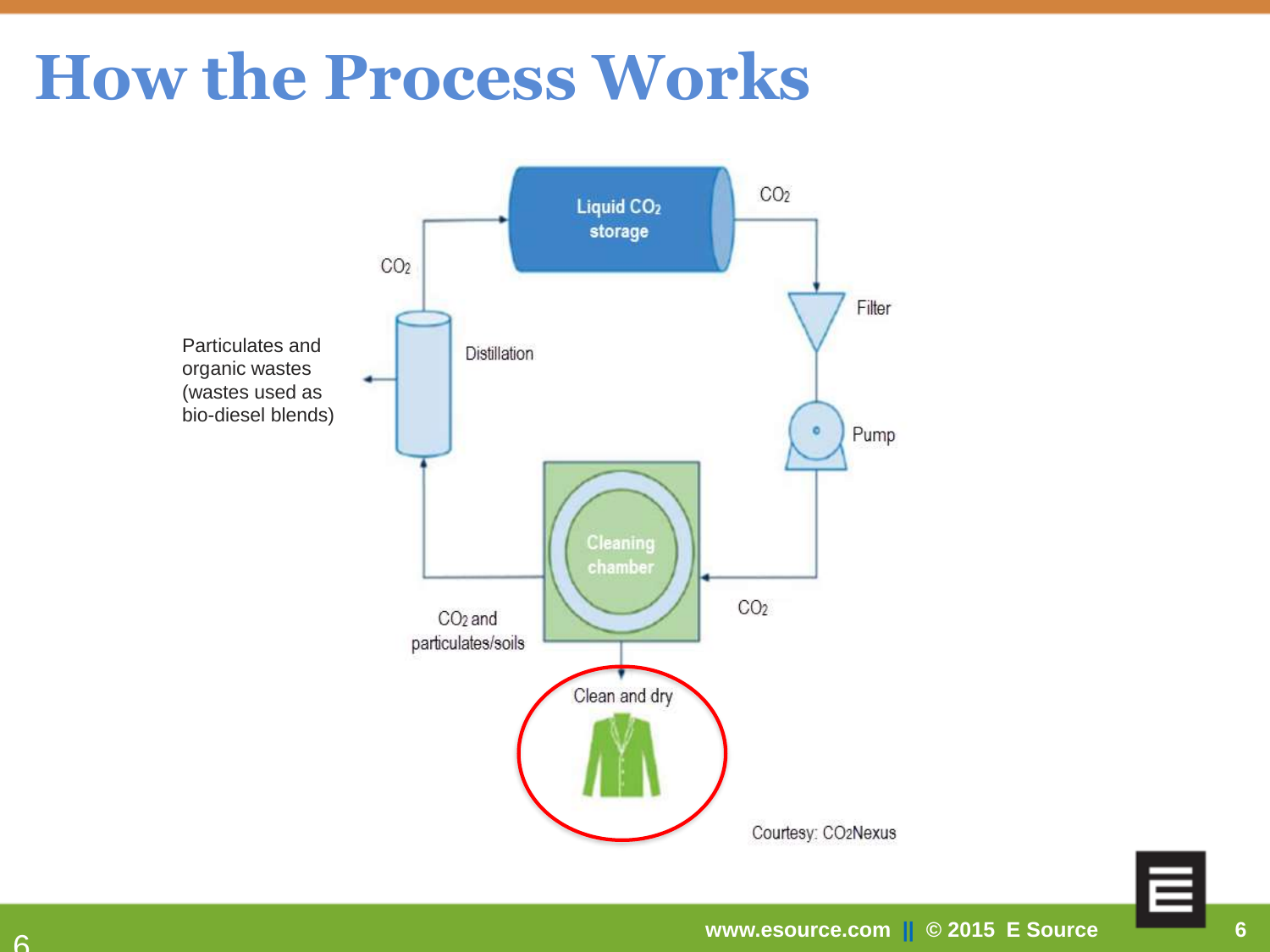## **Comparing Apples to Apples**

#### **Baseline Standard CO**<sub>2</sub> System<br> **CO**<sub>2</sub> System<br> **CO**<sub>2</sub> System

#### **Washer**

**Equipment** Electricity (ongoing) **Water for wash (ongoing) Water treatment** Equipment Chemicals (ongoing) Pump energy (ongoing) **Water heating (natural gas) Detergents (ongoing) Water for rinse (ongoing) Dryer**

> Equipment Electricity (ongoing) Natural gas (ongoing)

**Washer, compressor, and pumps** Equipment Electricity (ongoing) **CO<sup>2</sup> (one-time)** 

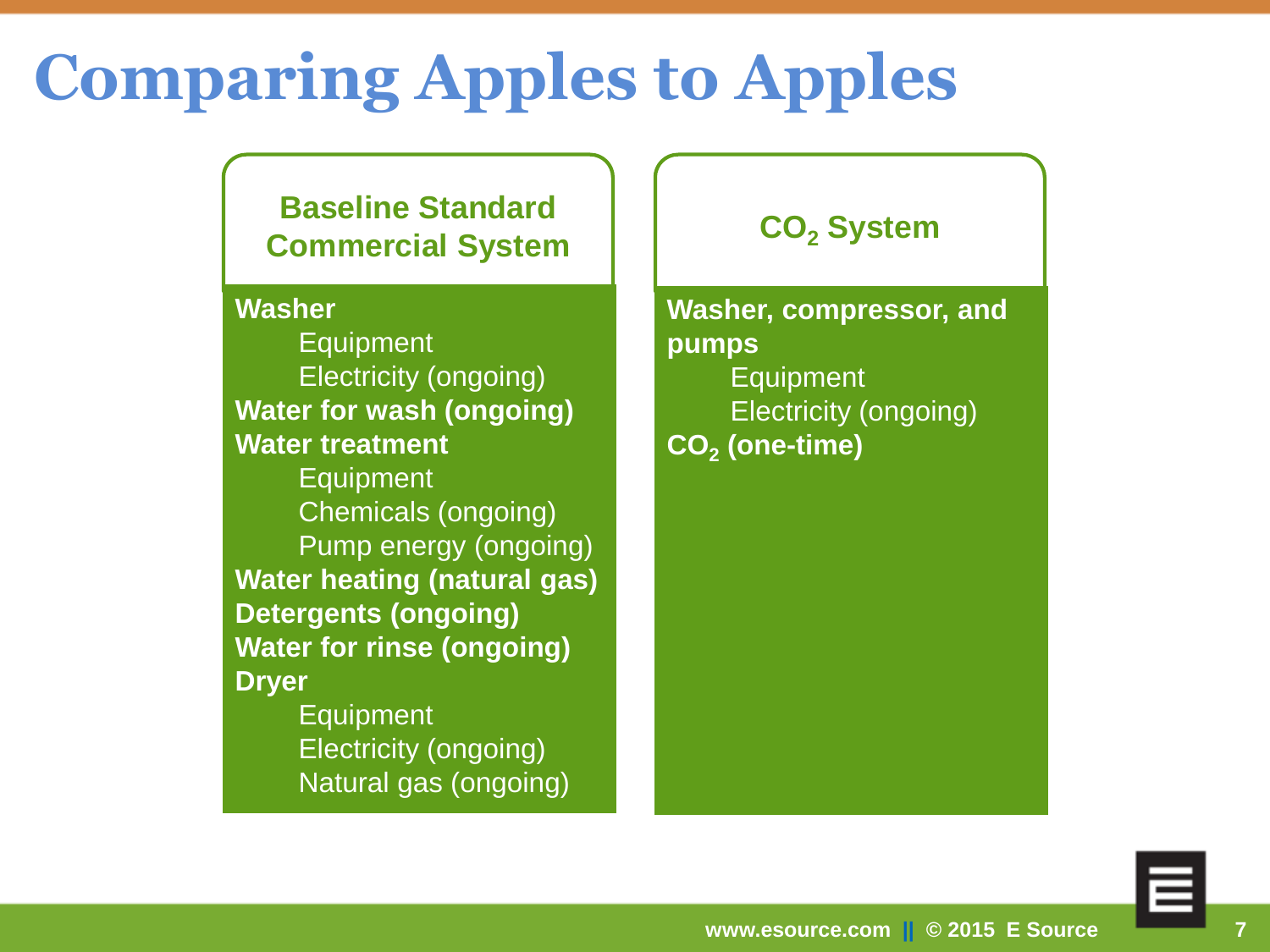# **Liquid CO<sup>2</sup> Savings**

#### Annual process consumption

|                                        | <b>Water-based system</b>                         | $CO2$ -kased<br>system      | <b>Percentage</b><br>reduction <sup>®</sup> |
|----------------------------------------|---------------------------------------------------|-----------------------------|---------------------------------------------|
| Water (gallons)                        | 4 million                                         | 0                           | 100%                                        |
| Electric energy<br>(megawatt-hours)    | 444                                               | 200                         | 33%                                         |
| Natural gas energy<br>(megawatt-hours) | 667                                               | 300                         | 22%                                         |
| <b>Chemicals</b><br>(pounds)           | 30,000 (disposed of in<br>municipal water system) | 9,000                       | 70%                                         |
| <b>Garment life</b>                    | 50+ cycles                                        | 2 to 3 times<br>longer life | <b>NA</b>                                   |
|                                        |                                                   |                             |                                             |

Note: Based on 1.2 million pounds of garments throughput per year. **Example 2018** CE Source; data from CO<sub>2</sub>Nexus

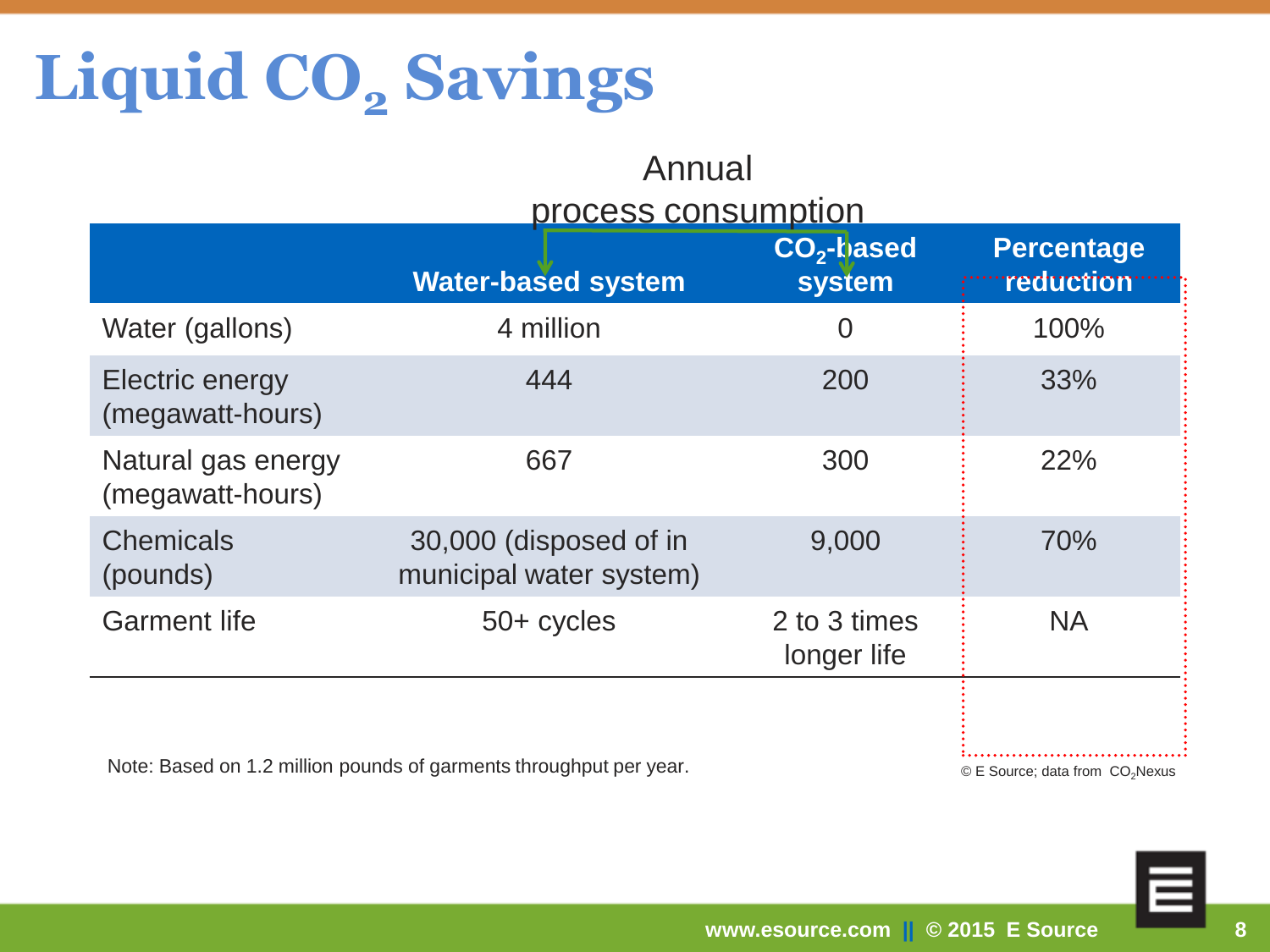# **Economics and Applications**

- Simple payback period target of 2 to 4 years
	- **Laundry-as-a-service: \$/lb basis**
	- **Application- or market-specific**
	- Water/energy costs vary geographically

#### **Applications**

- **Hospitality**
- **Upstream textile processing**
- Coated fabrics and garments
- Oil and gas
- **Healthcare**
- **Dry cleaning**



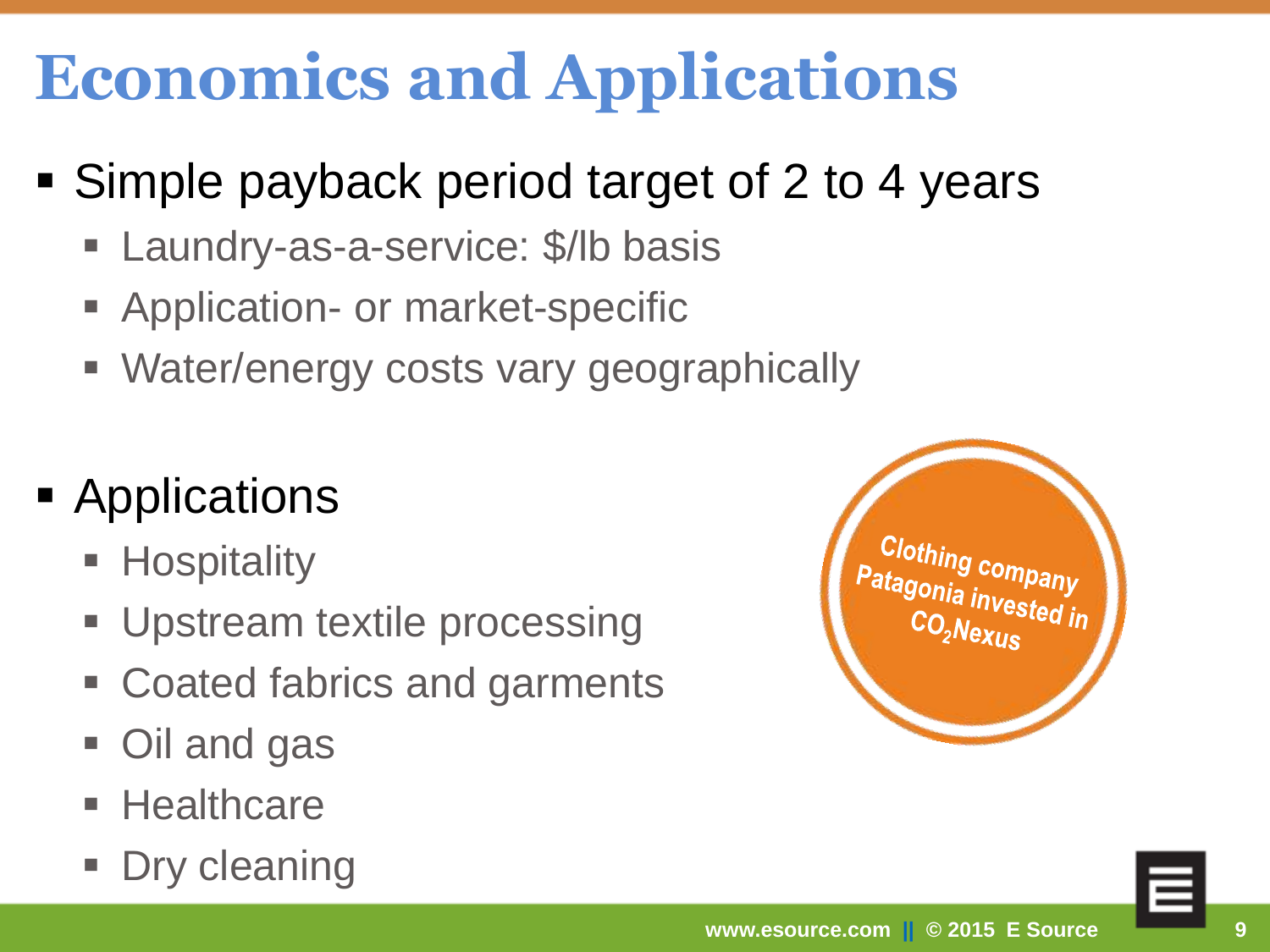# **Non-Energy Benefits**

- $\bullet$  CO<sub>2</sub> is recycled
- Clothes come out dry
- **No secondary waste stream**
- **Short cycle times (approximately** 20 minutes)
- **High throughput**
- Increased fabric/garment life
- No shrinkage or color bleeding
- Cleans a wide variety of fabrics
- Non-toxic, non-hazardous, non-flammable, and inexpensive



Source: MS Clipart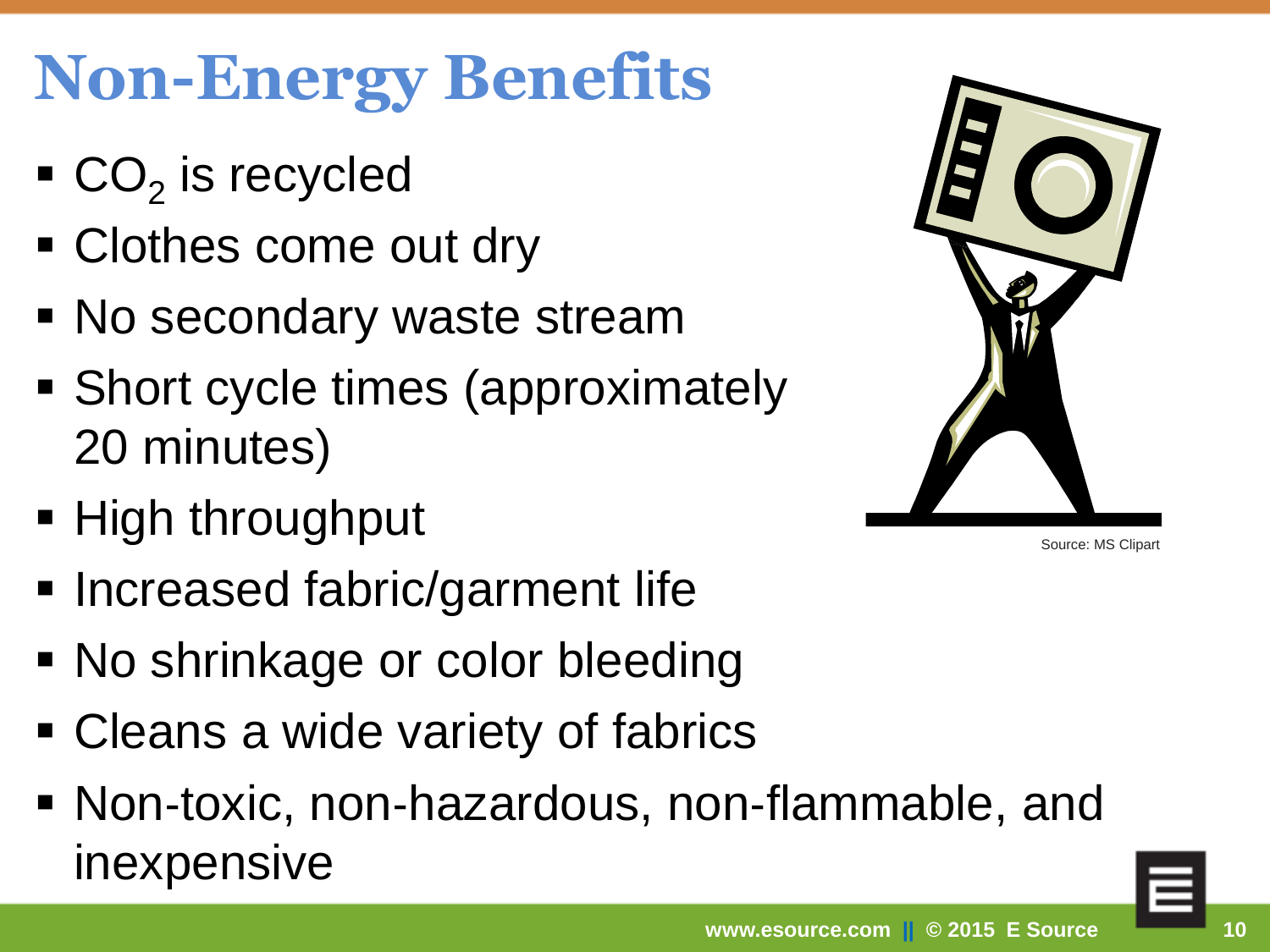# **Demonstration Project**

- Cleanroom garment field test
	- CEC PIER project



- **Aramark Cleaning Services, Los Angeles**
- Testing completed March 2014

#### **Classification based on air particulates Static-charge control Minimal biological contamination 60% fewer particles Reduced static buildup 25% less bioburden Cleanroom Requirements CO<sup>2</sup> System Advantages Results**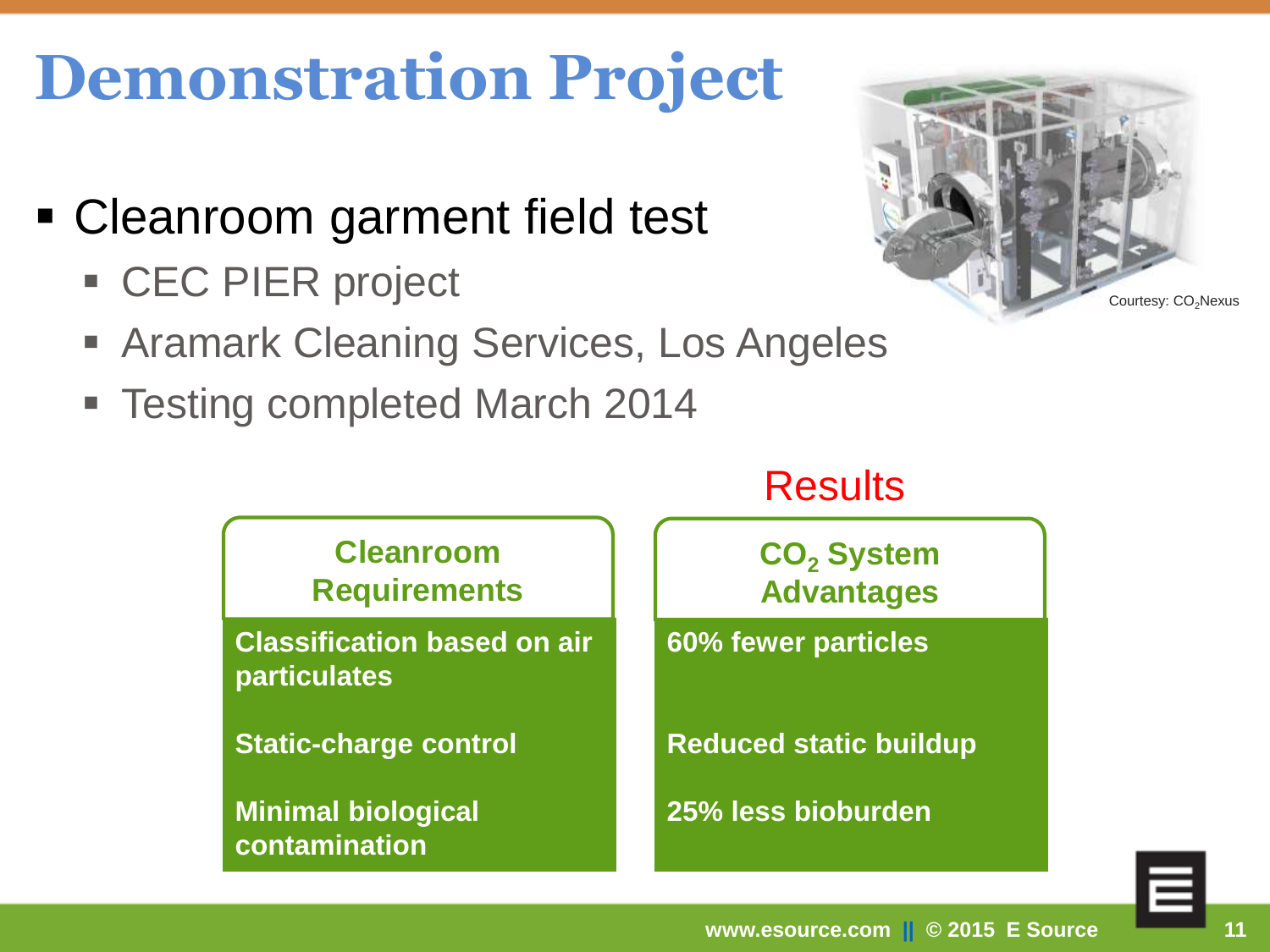# **Polymer Beads**

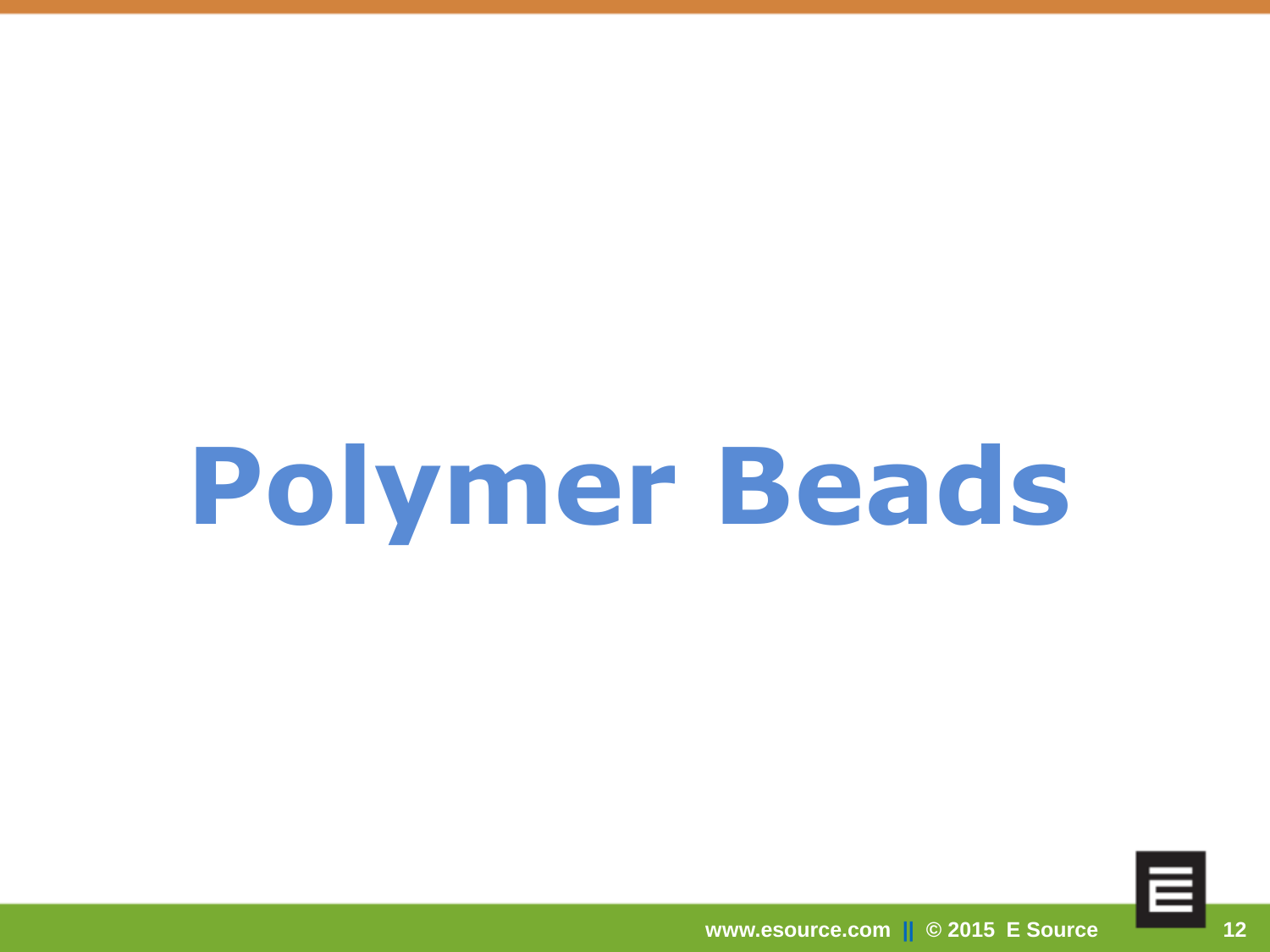#### **How Polymer Beads Clean and Work**



- Polymer beads:
	- **Spheroidal**
	- **The size of BBs**
	- 1:2 mass ratio of laundry to beads
	- Expand with moisture
	- Polarized with special additive

#### **The Process:**

- **Beads enter drum of specially** made machine
- **Polarizing additive added**
- **Agitate with fabrics**
- Beads lift and absorb stains
- Beads exit drum for reuse
- **No treatment of beads** necessary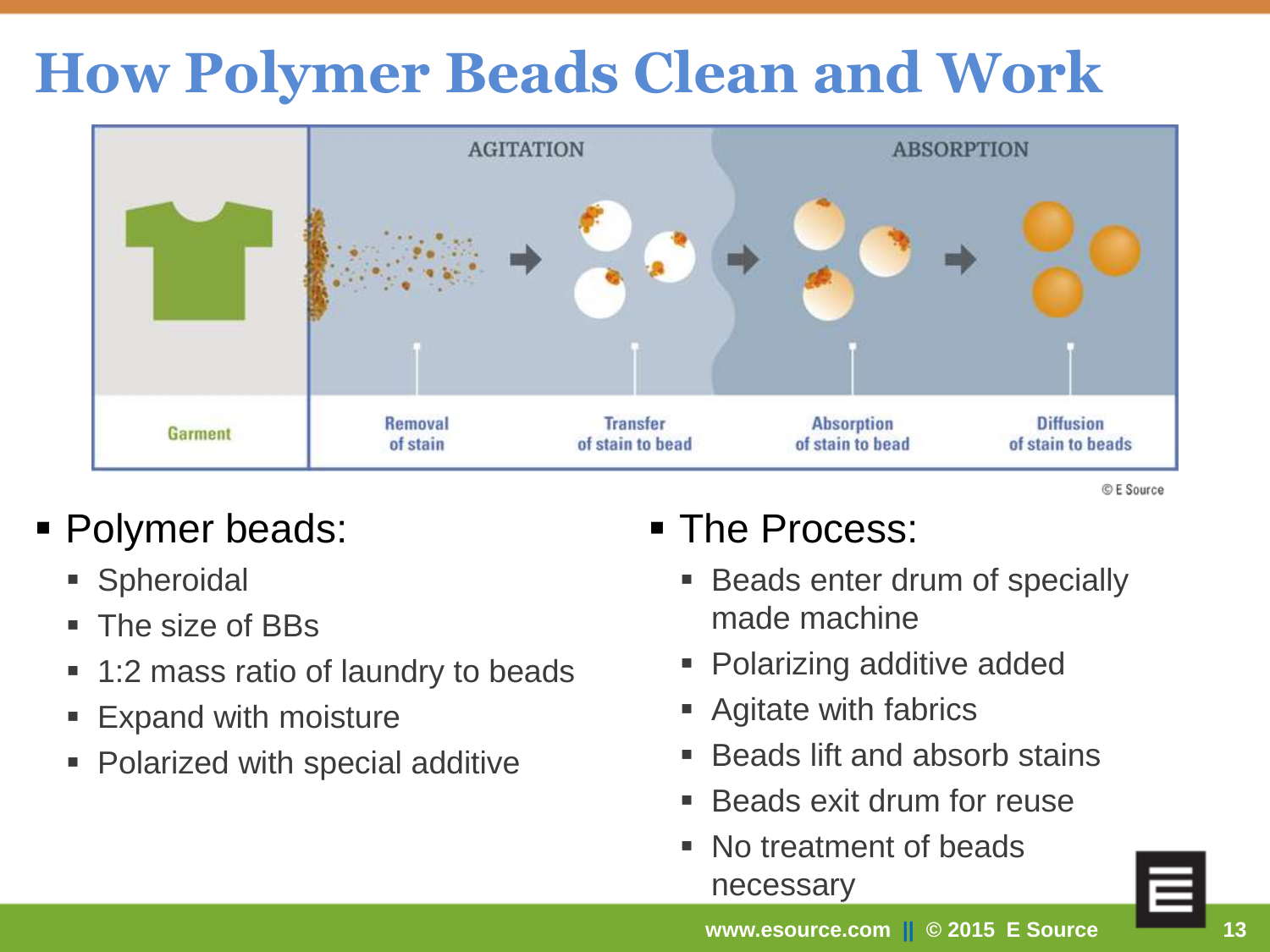#### **Why Polymer Bead Is Better**



Courtesy: Liberty Utilities

One-quarter of the water

Half the detergent

Less time

Heat -

Reduced drying\*

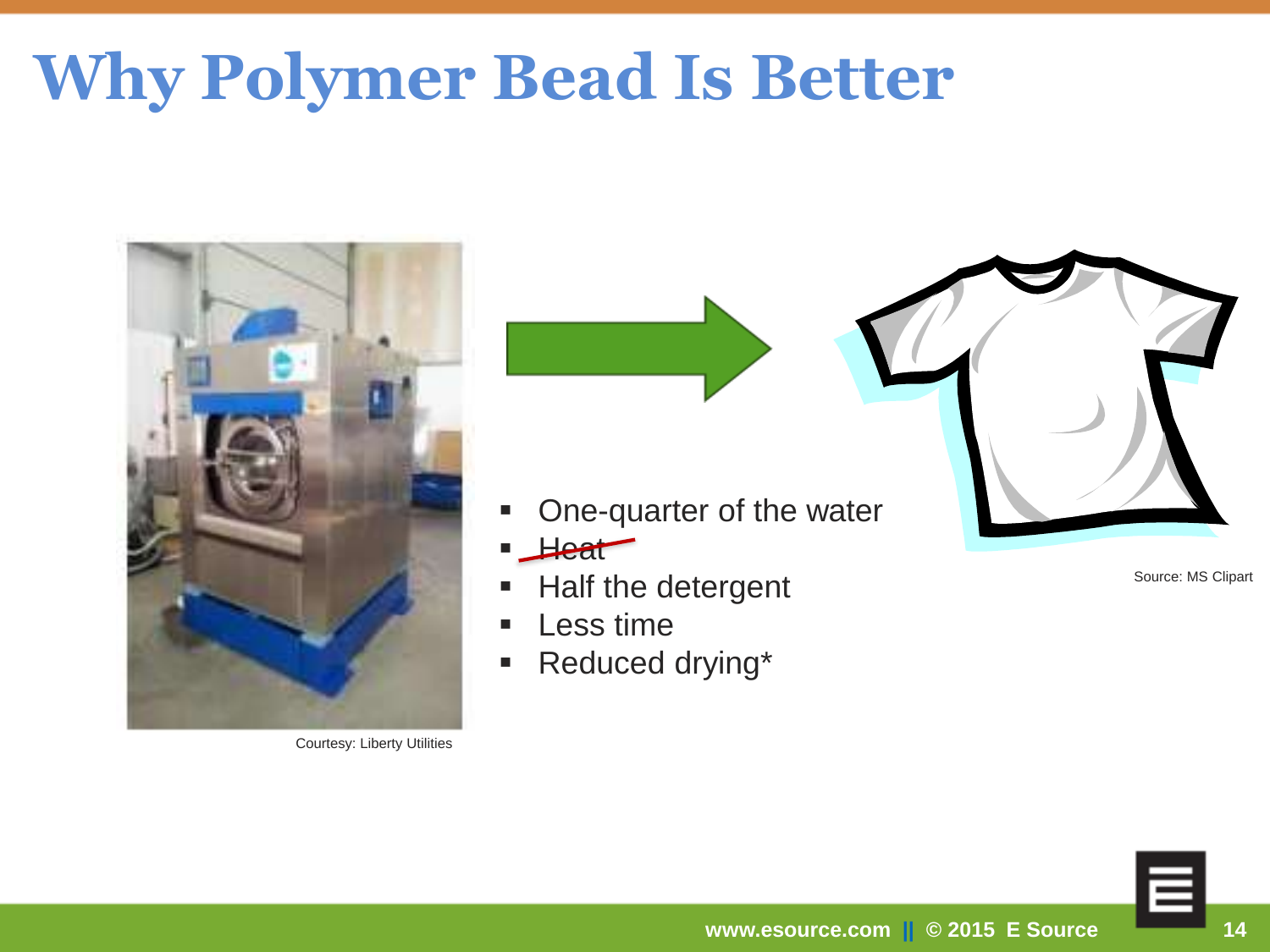# **Liberty Utilities Laundry Study**



Courtesy: bartek3\_14



Source: MS Clipart

#### Procedure

- Two machines
	- **Milnor (baseline)**
	- Xeros (polymer bead)
- **Three types of fabrics** 
	- Bath towels
	- White linens
	- Colored linens
- Same loads
	- 60 pounds
- Measured
	- Water
	- **Therms**
	- **Run time**
	- **Electricity**

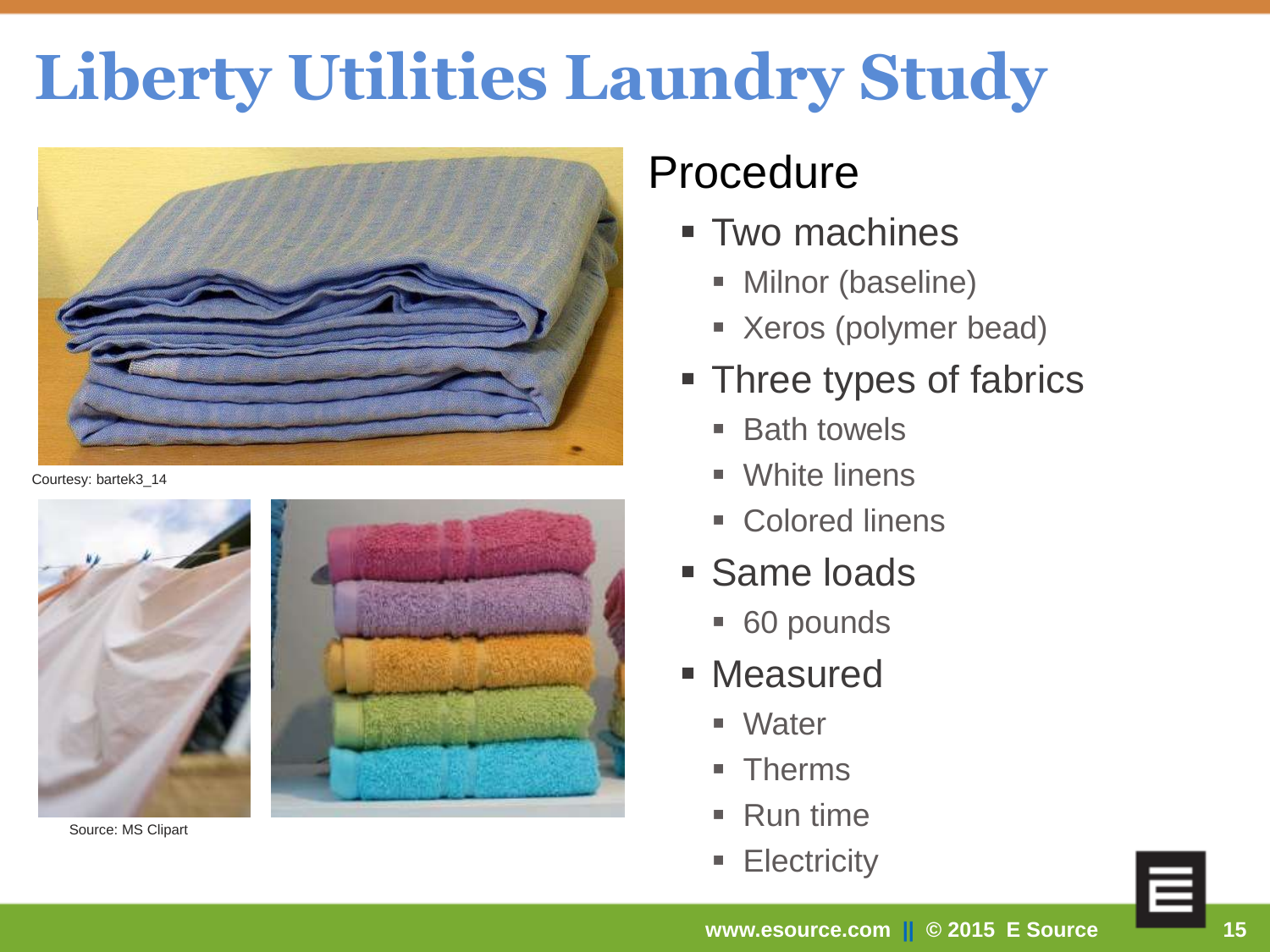# **Big Savings**

| <b>Per load</b>    | <b>Milnor</b><br>(baseline) | <b>Xeros</b><br>(polymer bead) | <b>Savings</b> |
|--------------------|-----------------------------|--------------------------------|----------------|
| Time (minutes)     | 54 to 78                    | 50 to 51                       | 4 to 26        |
| Water (gallons)    | 134 to 156                  | 35 to 37                       | 80%            |
| <b>Therms</b>      | 1.02 to $1.59\quad 0$       |                                | 100%           |
| <b>Electricity</b> | 2 kWh                       | 3 kWh                          | $-4,600$ kWha  |

Notes: kWh = kilowatt-hours. © E Source

a. total additional electricity use in a year (compared to baseline).



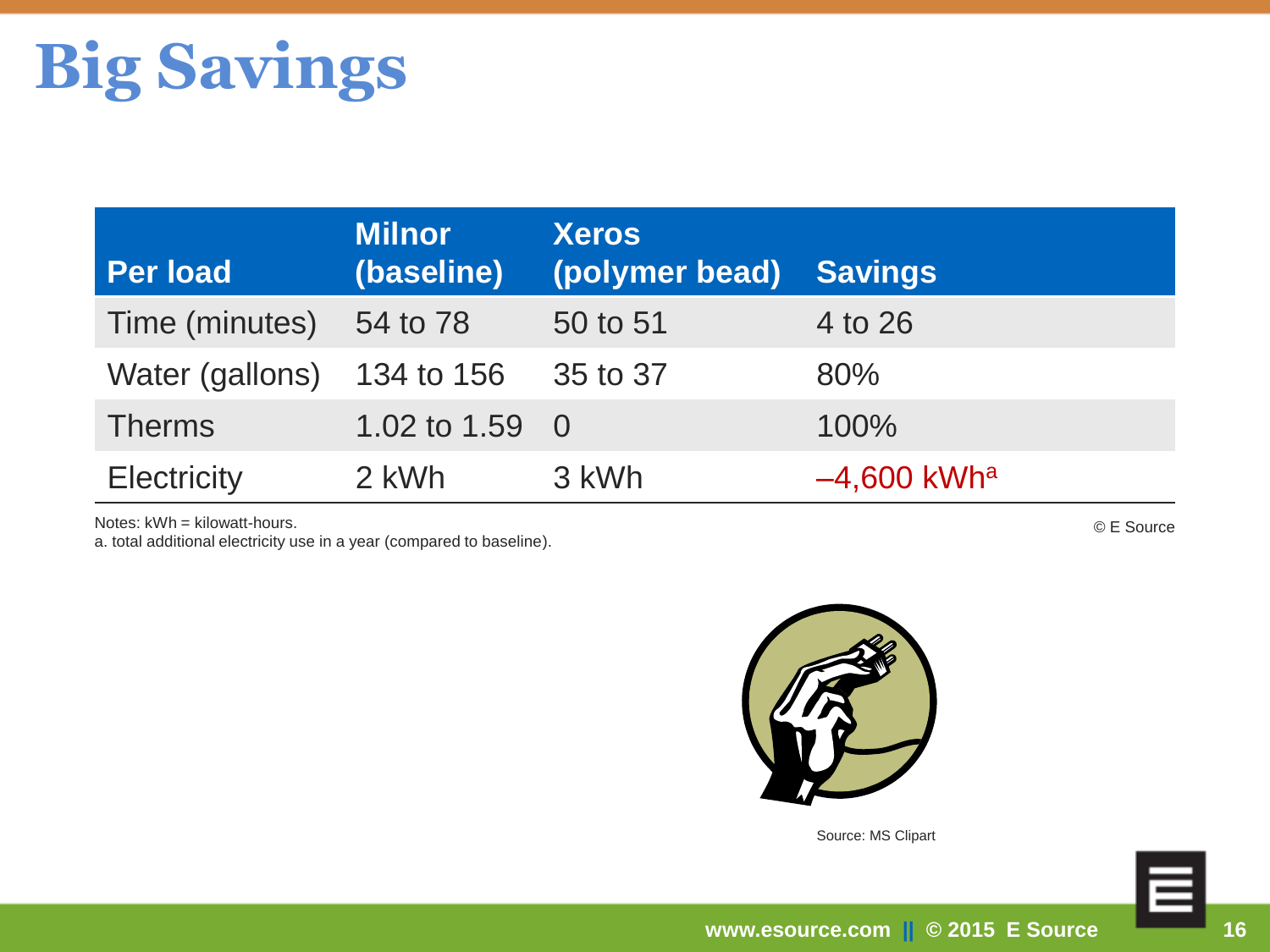## **Non-Energy Benefits**



- **Gentler on fabrics**
- **No sorting colors**
- **Improved cleaning**
- No bleach

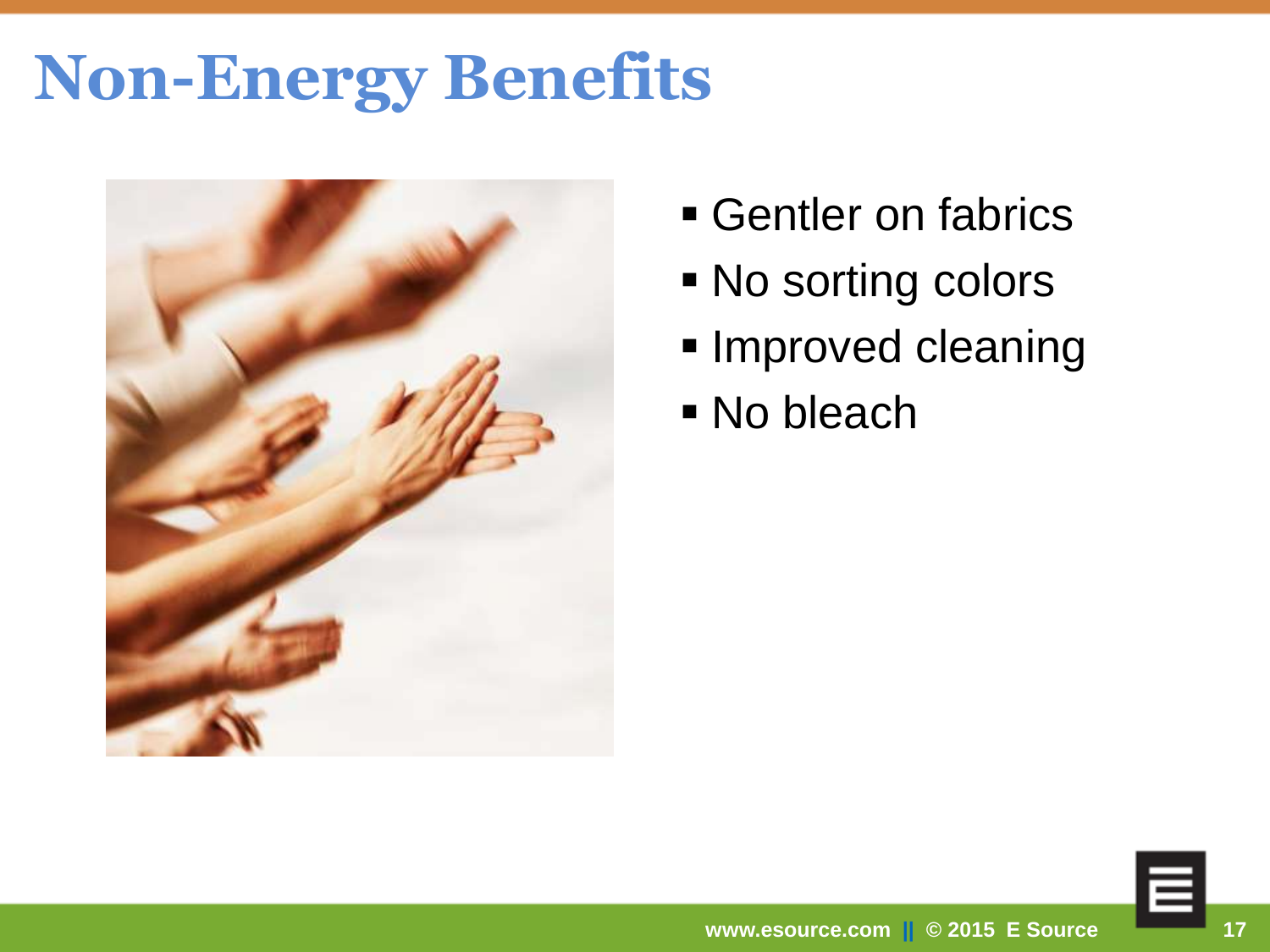#### **Economics**

#### Total system cost: \$56,000

Incentives from Liberty Utilities, National Grid, Unitil, Public Service of New Hampshire, NSTAR, and New Hampshire

- **New construction** 
	- 75% incremental cost (\$25,612)
- **Retrofit** 
	- 50% cost (\$28,000)



Source: MS Clipart

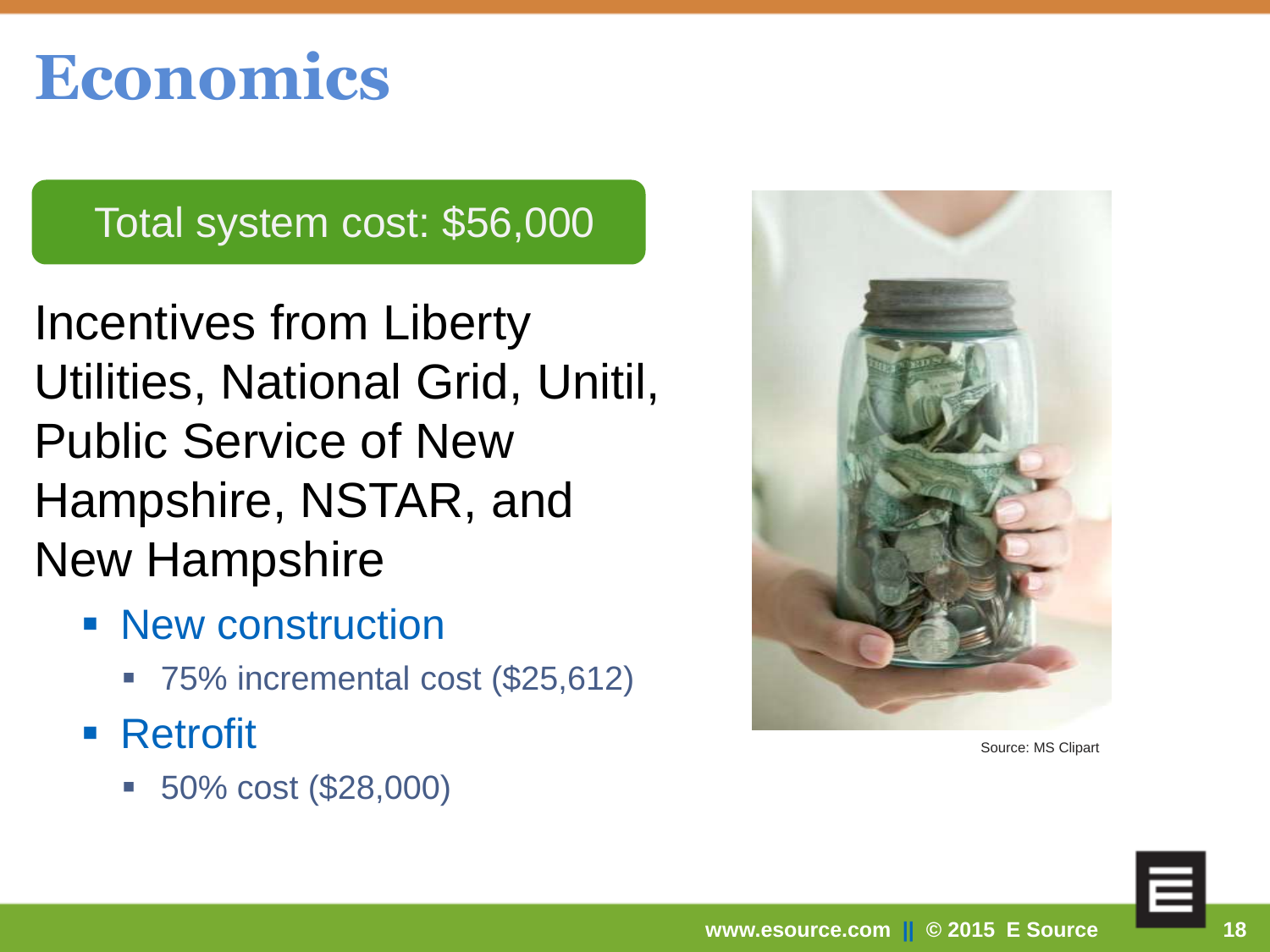## **Economics (cont.)**

#### **Approximate simple payback periods**



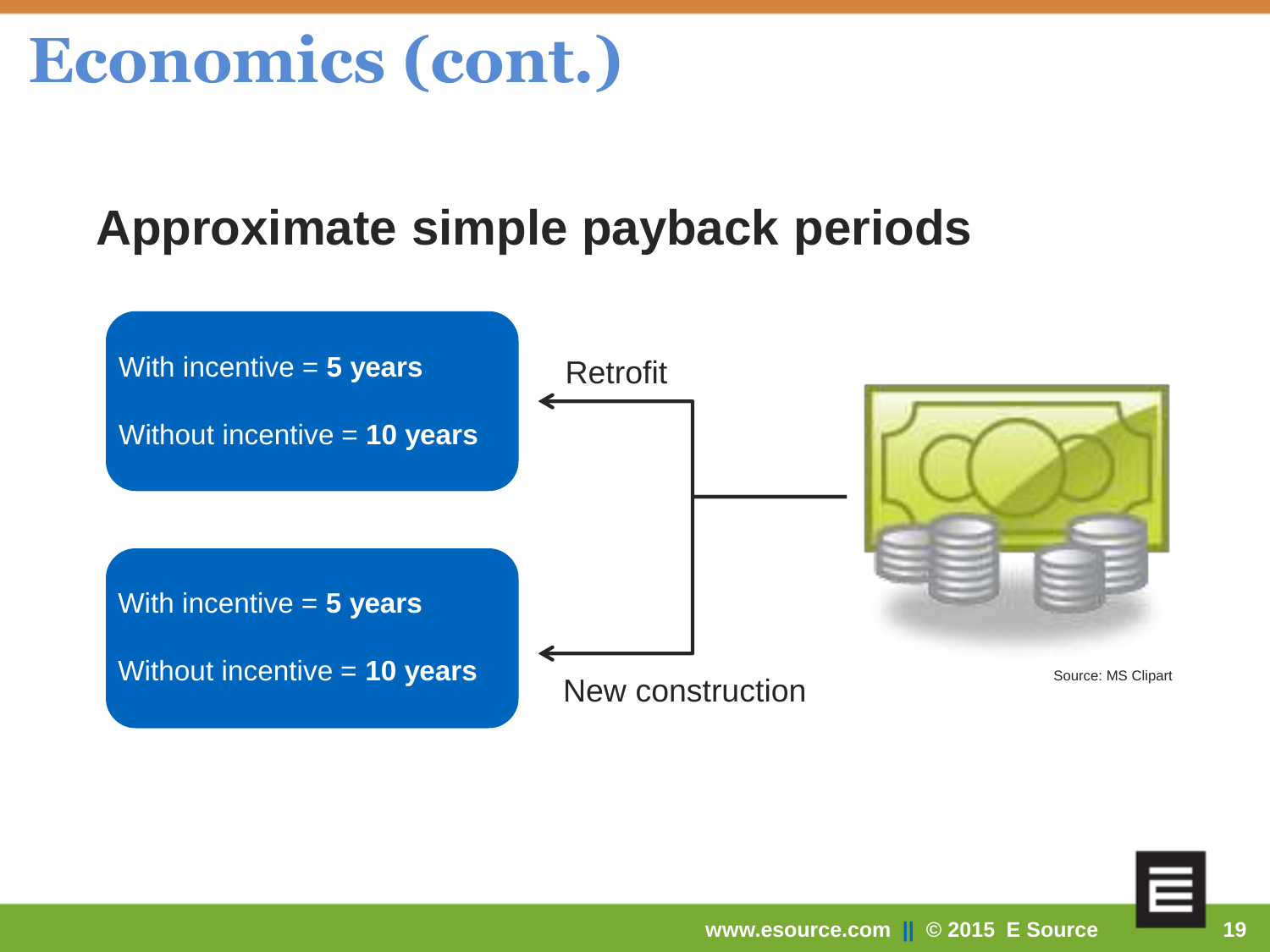# **OZONE**



**www.esource.com || © 2015 E Source 20**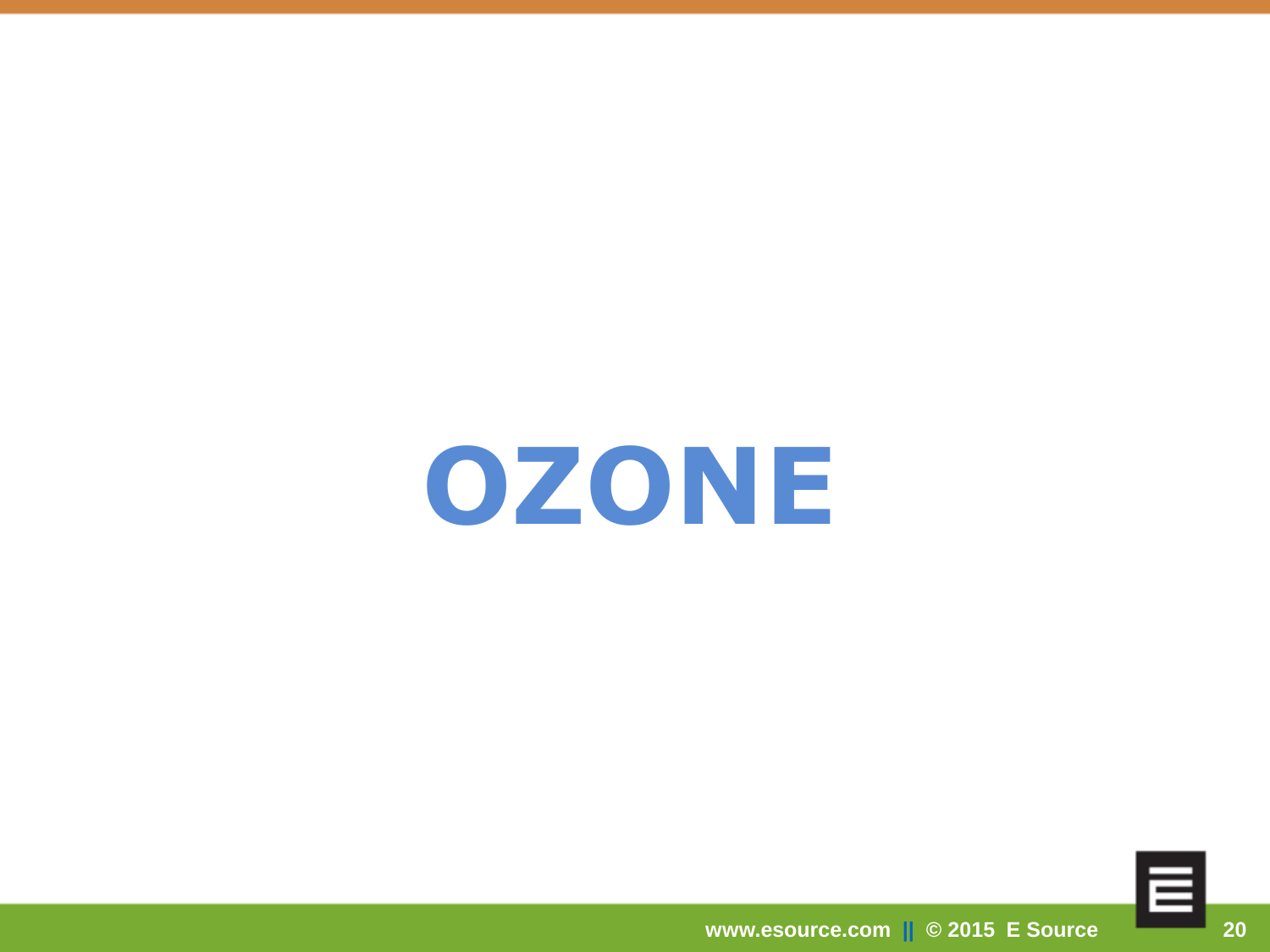#### **How Does Ozone Clean?**



- Chemically reacts with soil molecules
- Breaks soils into smaller molecules
- Water-soluble soils released and removed via agitation

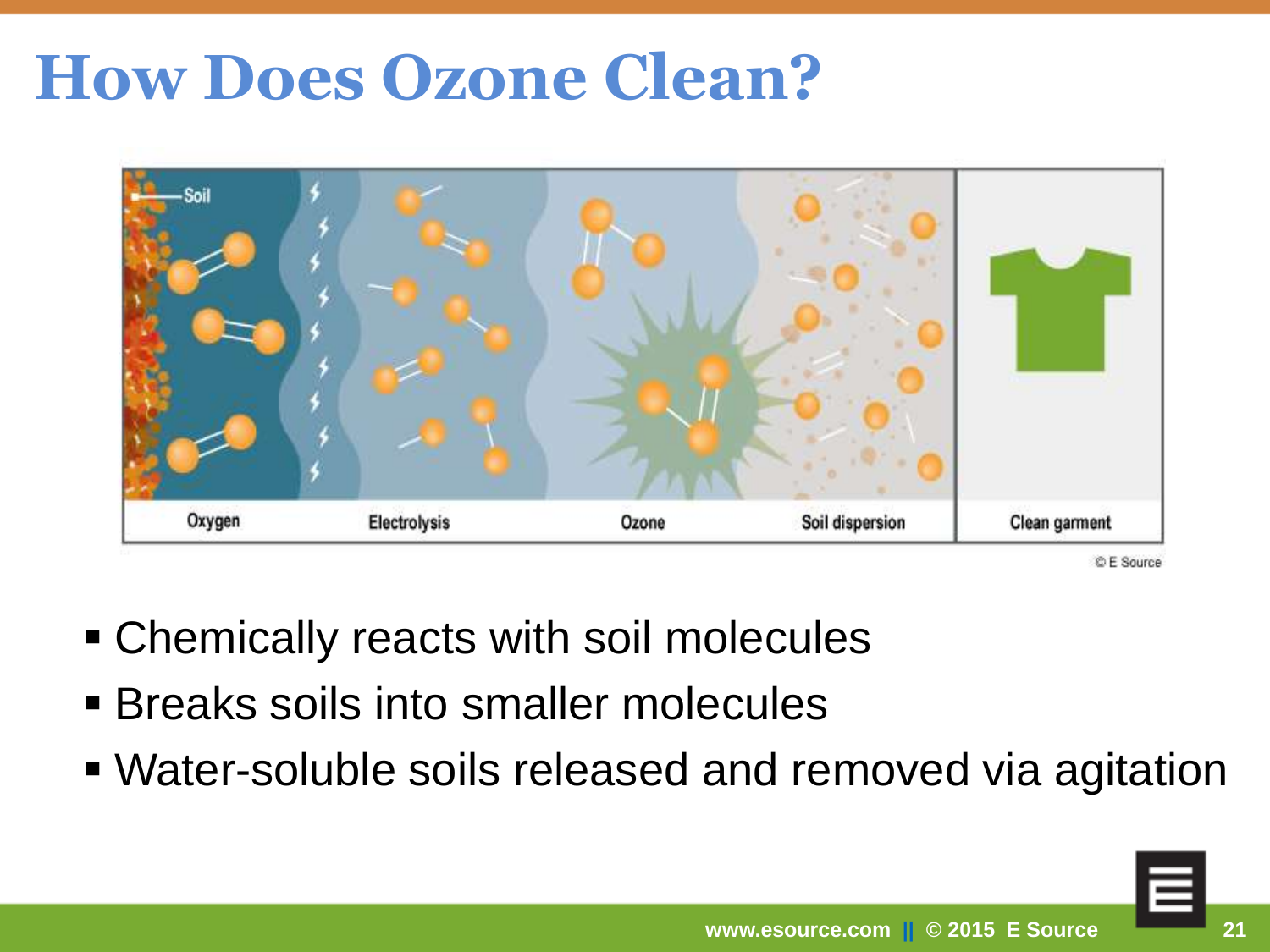## **How the Process Works**



- **New or existing washer**
- Ozone produced in generator
- **Injected into cold water** supply
- Ozone is reduced to oxygen (O $_2$ ) during wash process

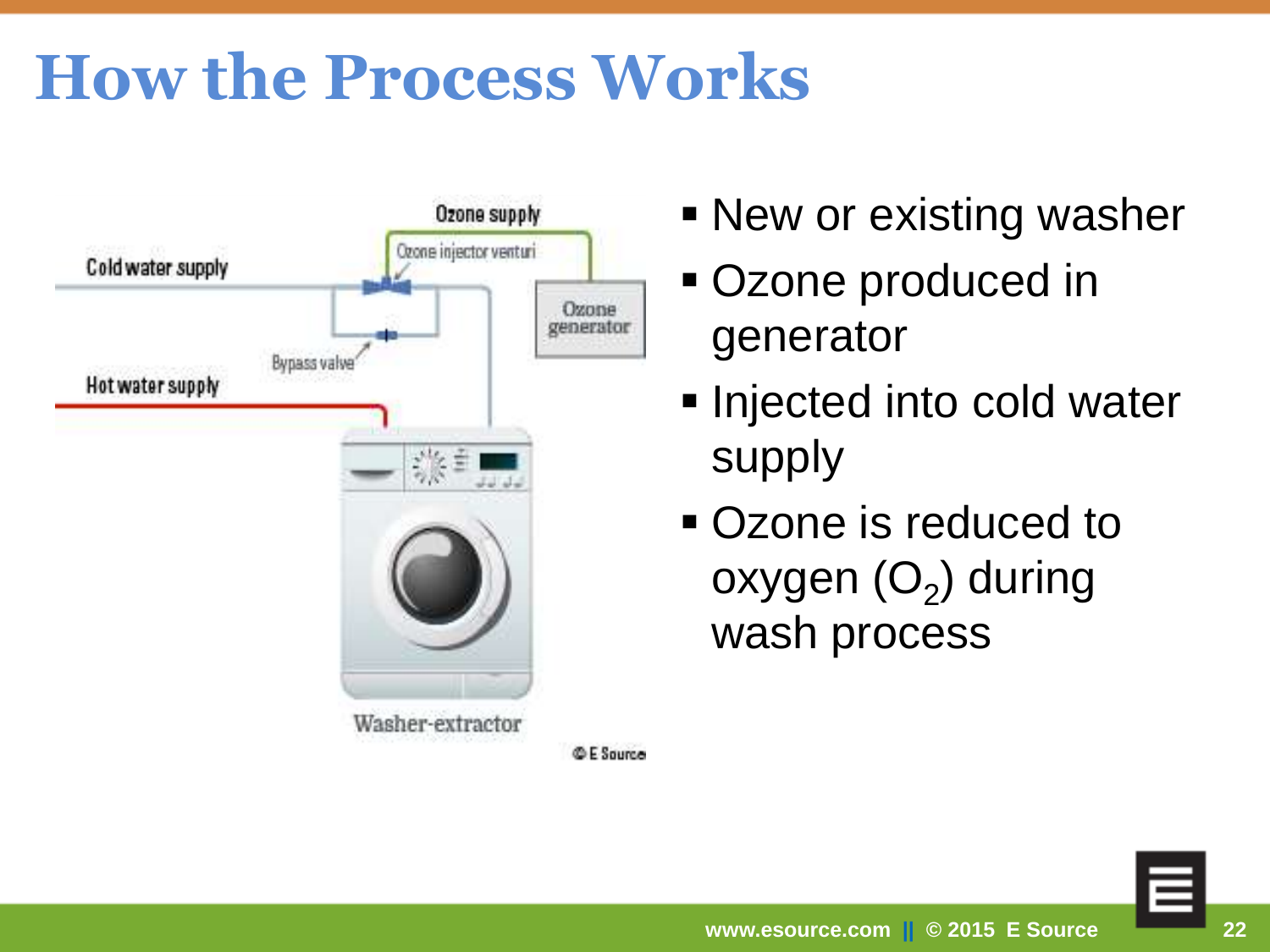# **Field Test Results: % Savings**

|                    | <b>PNNL/Navigant</b>                    | <b>PNNL/Navigant</b>                         | PG&E                               | <b>Santa Barbara</b><br><b>County</b>      |
|--------------------|-----------------------------------------|----------------------------------------------|------------------------------------|--------------------------------------------|
|                    | <b>Charleston Place</b><br><b>Hotel</b> | <b>Rogerson House</b><br><b>Asstd Living</b> | <b>Hilton</b><br><b>Garden Inn</b> | <b>Santa Barbara</b><br><b>County Jail</b> |
| <b>Natural Gas</b> | 65%                                     | 63%                                          | 66%                                | 88%                                        |
| <b>Electricity</b> | $+ 1.5$ kWh/load                        | + 38 kWh/month                               | 3.5%                               | n/a                                        |
| Water              | 15%                                     | $+19%$                                       | 31%                                | 19%                                        |



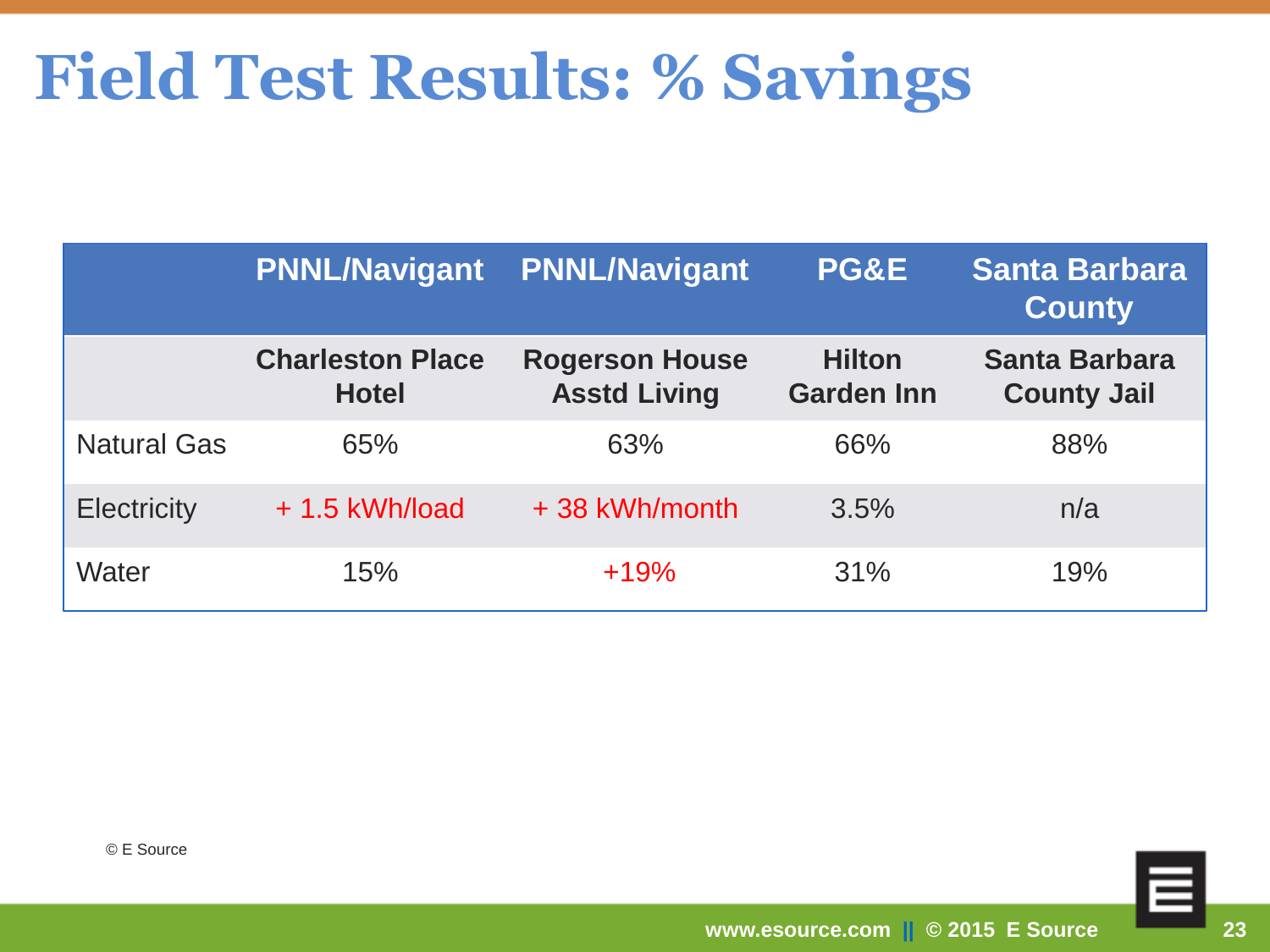## **Economics**

|                              | <b>Charleston</b><br><b>House</b> | <b>Hilton</b><br><b>Garden Inn</b> |
|------------------------------|-----------------------------------|------------------------------------|
| <b>Ozone System Costs</b>    | \$42,200                          | \$14,000                           |
| <b>Simple Payback Period</b> | 2.8 years                         | 7.5 months                         |



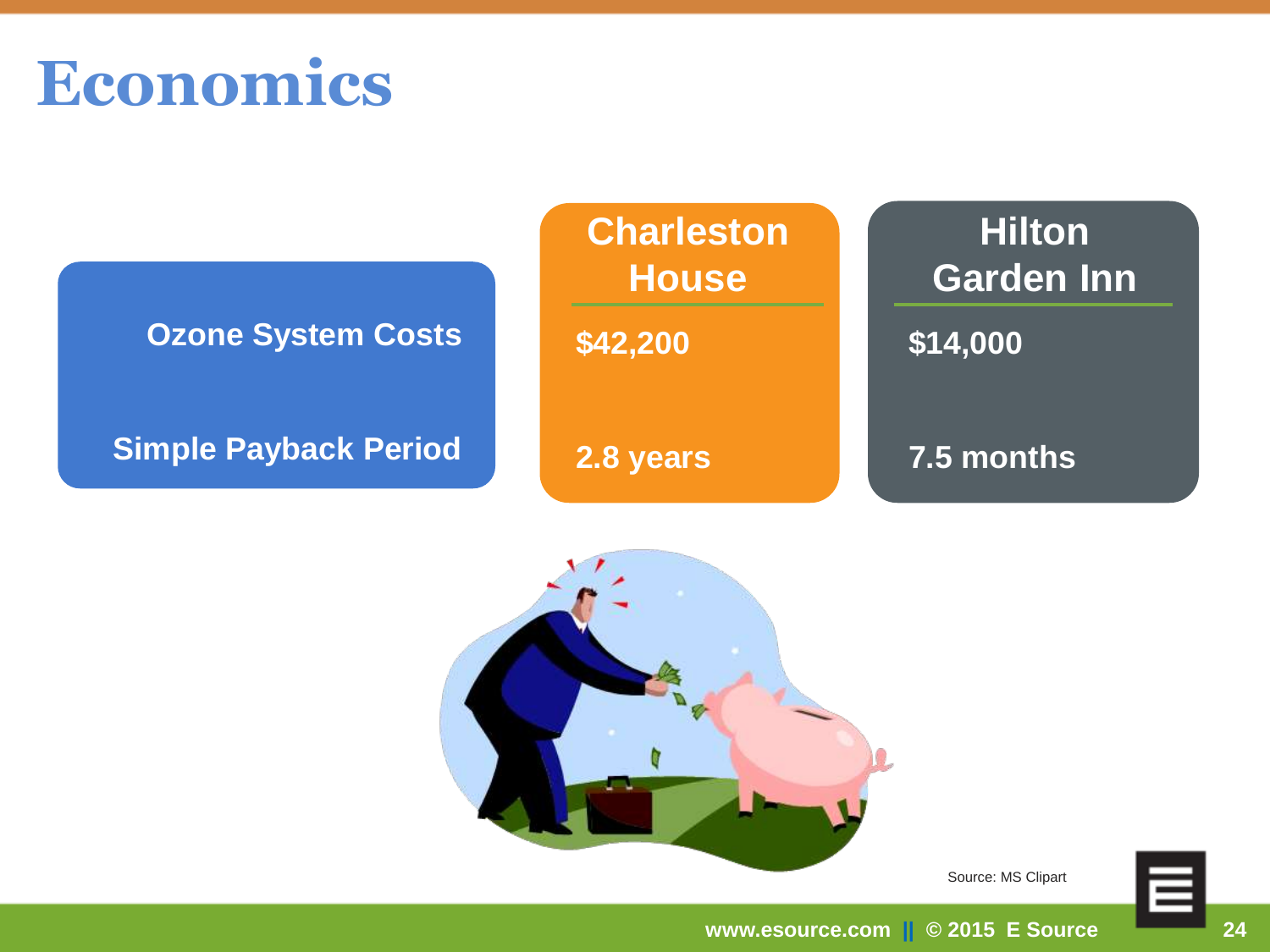# **Applications**



Source: MS Clipart



Source: MS Clipart

**Hospitality** 

Food Service

**Healthcare** 

**Laboratories** 

**Cleanrooms** 



Source: MS Clipart



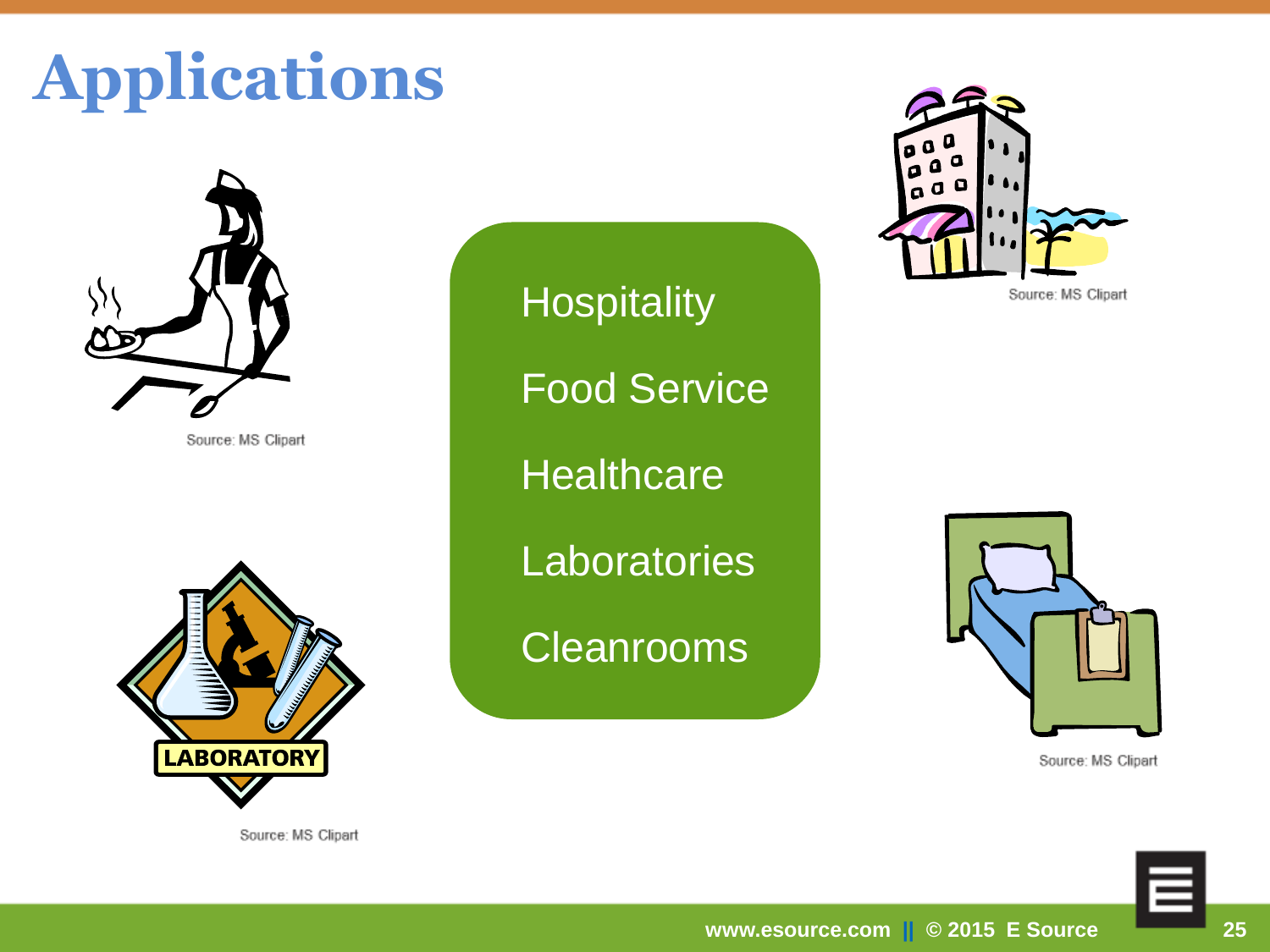# **Non-Energy Benefits and Concerns**

#### ■ Benefits

- **Increased garment life**
- **Improved effluent quality**
- Reduced:
	- Water use
	- Chemical use
	- Cycle time
	- Drying time

#### ■ Concerns

- Toxic gas code requirements
- **British Columbia requires:** 
	- **Special piping**
	- **Eye-wash station**

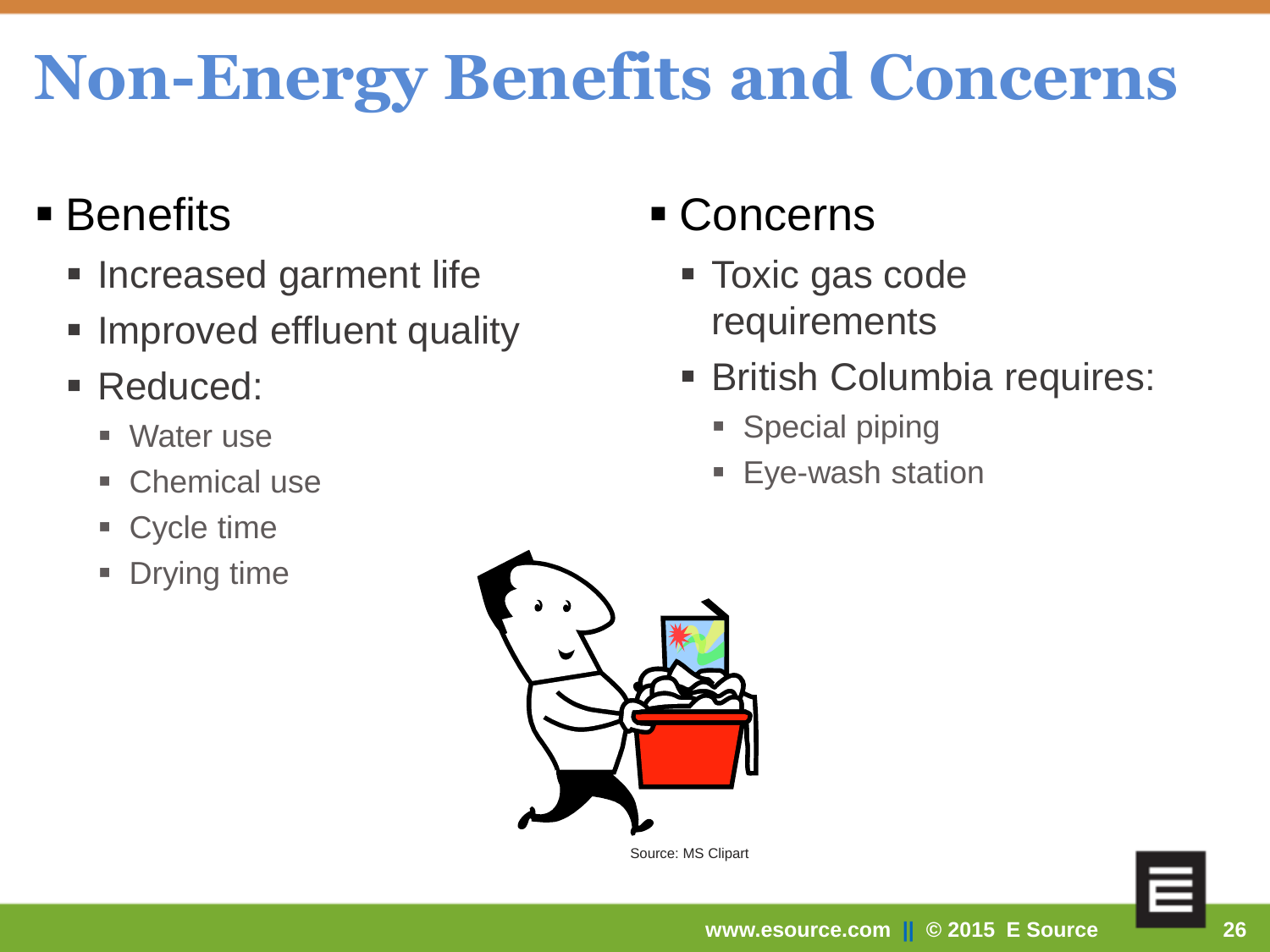#### **Resources**

#### Liquid CO<sub>2</sub>

[Demonstration of a Carbon Dioxide–Based Industrial Laundry](http://www.energy.ca.gov/2011publications/CEC-500-2011-FS/CEC-500-2011-FS-023.pdf) Machine (PDF), California Energy Commission (2012)

#### **Polymer Bead**

Xeros [Laundry Technical Assessment Study](http://www.libertyutilities.com/east/gas/my_business/documents/Xeros_Study_for_LibertyUtilities.pdf) (PDF), Liberty Utilities (2014)

#### **Ozone**

[The Benefits of Ozone in Hospitality On-Premise Laundry](http://www.etcc-ca.com/sites/default/files/OLD/images/ozone_in_hotel_laundry_facilities-1.pdf)  Operations (PDF), Pacific Gas and Electric Co. (2009)

[Project Test Report: Santa Barbara County Jail Ozone](http://www.etcc-ca.com/sites/default/files/OLD/images/sbco_ozone_laundry_-_final_report_20110914.pdf)  Laundry Detergent (PDF), Southern California Gas Co. (2011)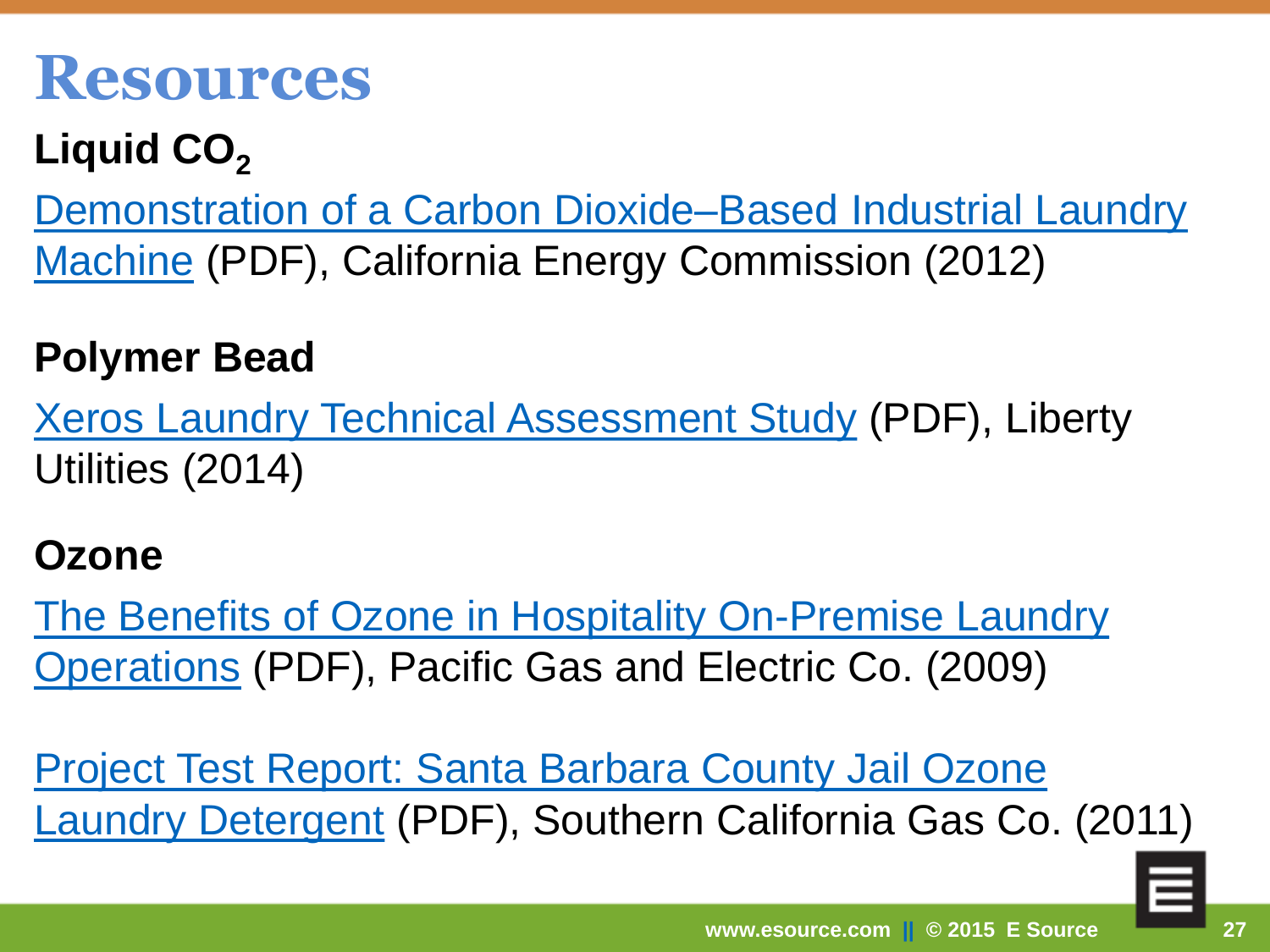#### **Resources**

#### **Ozone**

Demonstration of Advanced Technologies for Multi-Load Washers in Hospitality and Healthcare – Ozone Based [Laundry Systems \(PDF\), US DOE \(Navigant Consulting,](http://www.pnnl.gov/main/publications/external/technical_reports/PNNL-23536.pdf) PNNL, Efficiency Solutions), (2014)